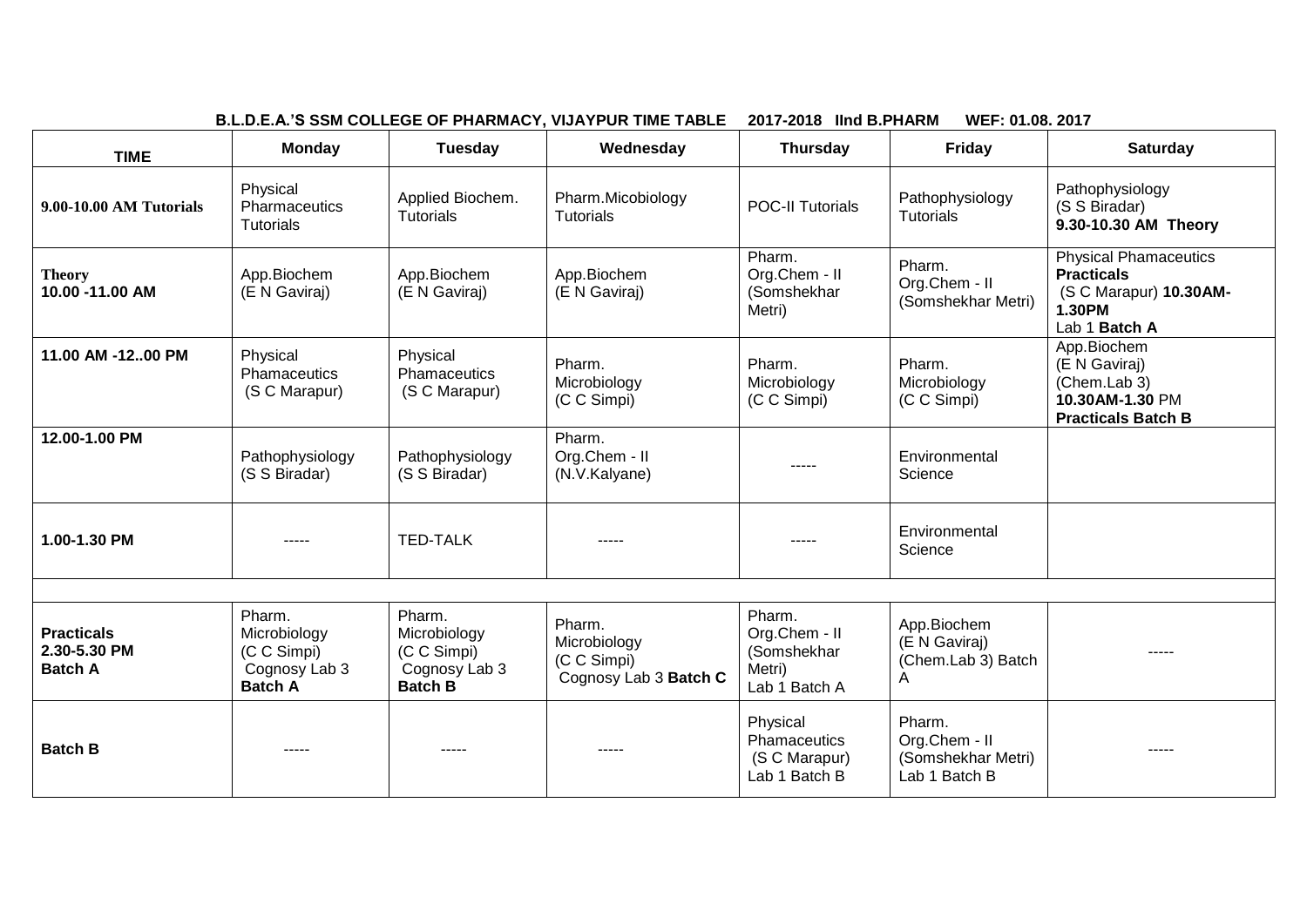#### **B.L.D.E.A.'S SSM COLLEGE OF PHARMACY, VIJAYPUR TIME TABLE 2017-2018 IIIrd B.PHARM WEF: 10.08.2017**

 $\overline{\mathbf{r}}$ 

 $\overline{\phantom{a}}$ 

| <b>TIME</b>                                        | <b>Monday</b>                                         | Tuesday                                                  | Wednesday                                            | <b>Thursday</b>                                                    | <b>Friday</b>                                         | <b>Saturday</b>                                                            |
|----------------------------------------------------|-------------------------------------------------------|----------------------------------------------------------|------------------------------------------------------|--------------------------------------------------------------------|-------------------------------------------------------|----------------------------------------------------------------------------|
| $9.00 - 10.00$ AM                                  | <b>MC-I Tutorials</b>                                 | Pharm.Engg<br><b>Tutorials</b>                           | Pharmacology<br><b>Tutorials</b>                     | Pharmacognosy &<br>Phytochem.<br><b>Tutorials</b>                  | <b>Pharm.Juris Tutorials</b>                          |                                                                            |
| <b>Practicals</b><br>10.00 AM-1.00 PM<br>Batch - A | Med.Chem.-I<br>(Somshekhar Metri)<br>Lab <sub>2</sub> | Pharm Engg.<br>(Vinod Reddy)<br>Lab <sub>2</sub>         | Pharmacognosy &<br>Phytochem<br>(C V Nagathan) Lab 1 | Pharmacology<br>(SM Biradar)<br>Lab <sub>1</sub>                   | -----                                                 | Med Chem-I Theory<br>(Somshekhar Metri)<br>10.00-11.00 AM<br><b>Theory</b> |
| <b>Batch - B</b>                                   | Pharm Engg.<br>(Vinod Reddy)<br>Lab <sub>2</sub>      | Med.Chem.-I<br>(Somshekhar<br>Metri)<br>Lab <sub>2</sub> | -----                                                | Pharmacognosy &<br>Phytochem<br>(C V Nagathan)<br>Lab <sub>1</sub> | Pharmacology Lab 1<br>(SM Biradar)<br>9.30-12.30 PM   | Pharmacology<br><b>Theory</b><br>(SM Biradar)<br>11.00AM-12.00AM           |
| 1.00-1.30 PM                                       |                                                       |                                                          | <b>TED-TALK</b>                                      |                                                                    | Med Chem-I<br>(Somshekhar Metri)<br>Theory 12.30-1.30 | Pharma Marketing<br><b>Tutorials</b><br>12.00-1.00 PM                      |
|                                                    |                                                       |                                                          | <b>LUNCH BREAK</b>                                   |                                                                    |                                                       |                                                                            |
| <b>Theory</b><br>2.30-3.30 PM                      | Pharmacognosy &<br>Phytochem<br>(C V Nagathan)        | Pharmacognosy &<br>Phytochem<br>(C V Nagathan)           | Pharmacology<br>(SM Biradar)                         | Pharmacology<br>(SM Biradar)                                       | Pharma Marketing<br>(C V Nagathan)                    |                                                                            |
| 3.30-4.30 PM                                       | Pharm<br>Engineering<br>(Vinod Reddy)                 | Pharm<br>Engineering<br>(Vinod Reddy)                    | Pharmacognosy &<br>Phytochem<br>(C V Nagathan)       | Pharm<br>Engineering<br>(Vinod Reddy)                              | Pharm Juris<br>(Pradeepthi)                           | -----                                                                      |
| 4.30-5.30 PM                                       | Pharma Marketing<br>(C V Nagathan)                    | Pharma Marketing<br>(C V Nagathan)                       | Med Chem-I<br>(Somshekhar Metri)                     | <b>Pharm Juris</b><br>(Pradeepthi)                                 | -----                                                 | -----                                                                      |

 $\overline{\phantom{a}}$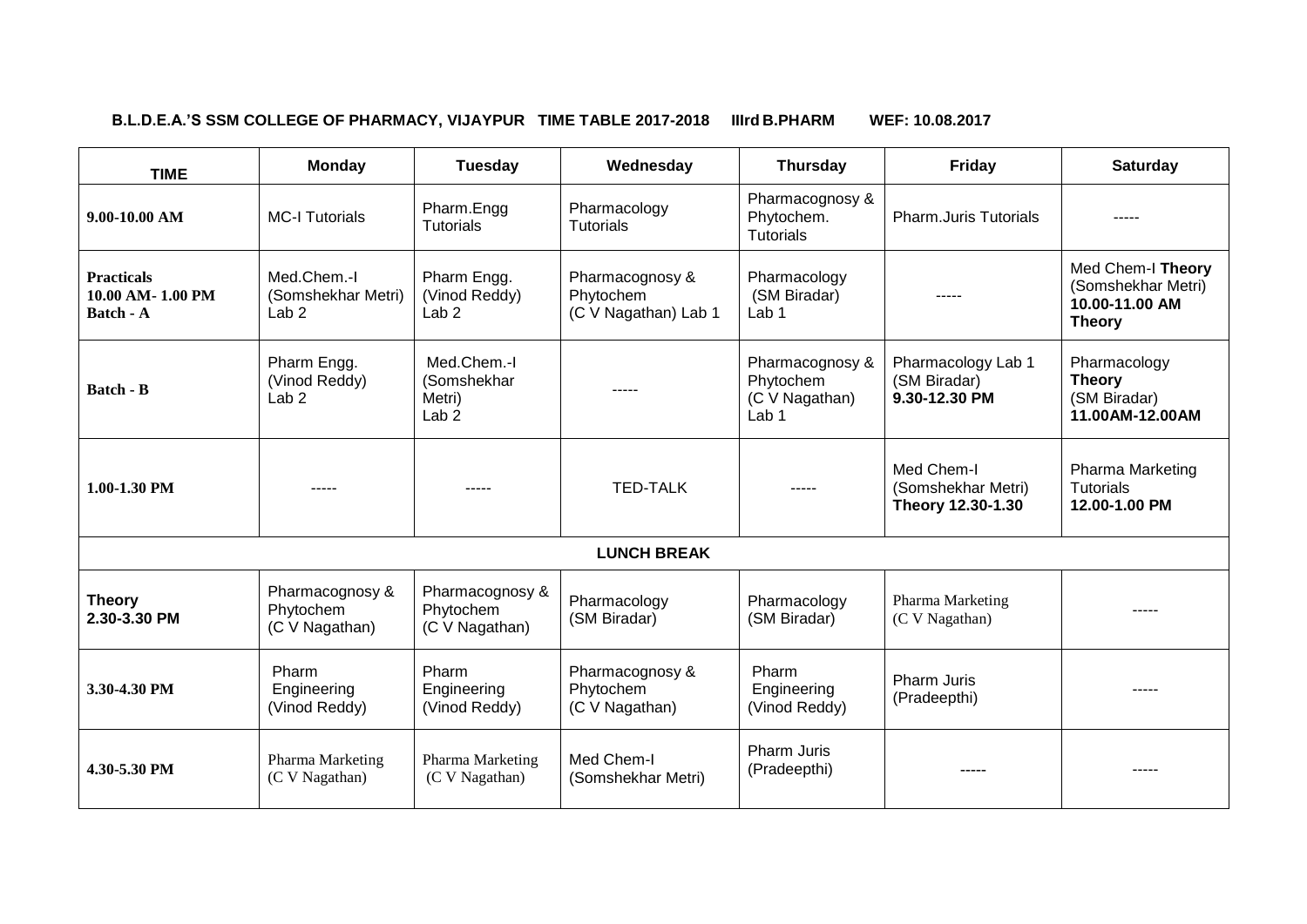|                                                    | D.L.D.E.A. 5 55M COLLEGE OF FRANMACT, VIJATFUN<br>THME TADLE 2017-2010 IVUI D.F. TANNI WEF; 10.00.2017 |                                                                         |                                                                        |                                                                                |                                                                                |                                                                          |  |  |
|----------------------------------------------------|--------------------------------------------------------------------------------------------------------|-------------------------------------------------------------------------|------------------------------------------------------------------------|--------------------------------------------------------------------------------|--------------------------------------------------------------------------------|--------------------------------------------------------------------------|--|--|
| <b>TIME</b>                                        | <b>Monday</b>                                                                                          | <b>Tuesday</b>                                                          | Wednesday                                                              | <b>Thursday</b>                                                                | <b>Friday</b>                                                                  | <b>Saturday</b>                                                          |  |  |
| 9.00-10.00 AM<br>(Tutorials)                       | Med.Chem.-II<br><b>Tutorial</b>                                                                        | Ind.Pharmacognosy<br><b>Tutorial</b>                                    | Inst.&Biomed<br><b>Analysis Tutorial</b>                               | Pharmacology<br><b>Tutorial</b>                                                | Pharm.Tech.<br>Tutorial                                                        |                                                                          |  |  |
| <b>Theory</b><br>$10.00 - 11.00$ AM                | Pharm Tech &<br>Biopharm.<br>(C C Patil)                                                               | Pharm Tech &<br>Biopharm.<br>(C C Patil)                                | Pharm Tech &<br>Biopharm.<br>(C C Patil)                               | Med Chem-II<br>(R B Kotnal)                                                    |                                                                                | Med Chem-II<br>(Mrs Channamma) Theory<br>9.30-10.30                      |  |  |
| 11.00 AM-12.00 PM                                  | Industrial<br>Pharmacognosy<br>(CC Simpi)                                                              | Industrial<br>Pharmacognosy<br>(CC Simpi)                               | Advanced<br>Industrial<br>Pharmacy<br>(Prashant<br>Jorapur)            | Advanced<br>Industrial<br>Pharmacy<br>(Prashant<br>Jorapur)                    | Med Chem-II<br>(Mrs<br>Channamma)                                              | Inst.& Biomed Analysis<br><b>Theory</b><br>(S R Karajgi)<br>10.30-11.30  |  |  |
| $12.00 - 1.00$ PM                                  | Pharmacology &<br>toxicology<br>(H Shivakumar)                                                         | Pharmacology &<br>toxicology<br>(H Shivkumar)                           | Pharmacology &<br>toxicology<br>(H Shivkumar)                          | Inst. & Biomed.<br>Analysis<br>(S.M.Metri)                                     | Inst.& Biomed<br>Analysis<br>(S R Karajgi)                                     | <b>Advanced Industrial</b><br><b>Pharmacy Tutorial</b><br>11.30-12.30 PM |  |  |
| 1.00-1.30 PM                                       | $- - - - -$                                                                                            | -----                                                                   |                                                                        | <b>TED-TALK</b>                                                                | -----                                                                          | -----                                                                    |  |  |
|                                                    |                                                                                                        |                                                                         | <b>LUNCH BREAK</b>                                                     |                                                                                |                                                                                |                                                                          |  |  |
| $2.30 - 5.30$ PM<br>(Practicals)<br><b>Batch A</b> | Med chem.-II<br>(Mrs<br>Channamma)<br>Lab <sub>2</sub>                                                 | Inst.biomed.<br>Analysis<br>(NV Kalyane/SR<br>Karajgi)<br>(Chem. Lab 4) | Pharmacology &<br>Toxicology<br>(H Shivkumar)<br>Cology Lab            | Pharm Tech &<br>Biopharm<br>(C C Patil)<br>Lab <sub>2</sub><br>$(2.00 - 6.00)$ | Ind<br>Pharmacognosy<br>(C C Simpi)<br>Lab <sub>1</sub>                        | -----                                                                    |  |  |
| <b>Batch B</b>                                     | Pharmacology &<br>Toxicology<br>(H Shivkumar)<br>Cology Lab                                            | Med Chem.-II<br>(Mrs Channamma)<br>Lab <sub>2</sub>                     | Inst.biomed.<br>Analysis<br>(NV Kalyane/SR<br>Karajgi)<br>Chem. Lab 4) | Ind<br>Pharmacognosy<br>(C C Simpi)<br>Lab <sub>1</sub>                        | Pharm Tech &<br>Biopharm<br>(C C Patil)<br>Lab <sub>2</sub><br>$(2.00 - 6.00)$ | -----                                                                    |  |  |

#### **B.L.D.E.A.'S SSM COLLEGE OF PHARMACY, VIJAYPUR TIME TABLE 2017-2018 IVth B.PHARM WEF: 10.08.2017**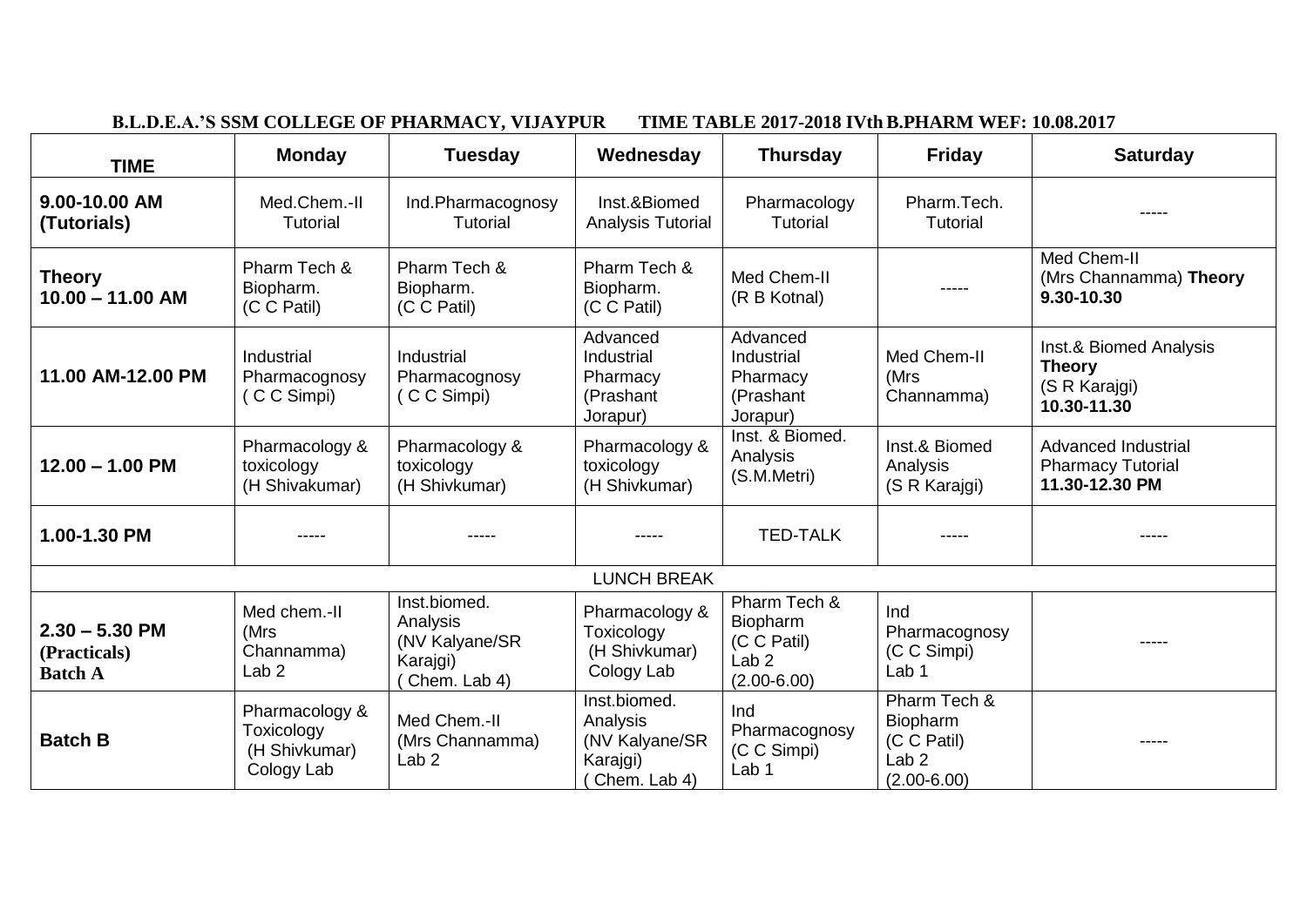| <b>B.L.D.E.A.'S SSM COLLEGE OF PHARMACY,</b> | <b>NIJAYPUR</b> | <b>TABLE 2017-2018</b><br><b>TIME</b> | <b>Ist D.PHARM</b> | <b>WEF: 5.07.</b><br>.201 |  |
|----------------------------------------------|-----------------|---------------------------------------|--------------------|---------------------------|--|
|                                              |                 |                                       |                    |                           |  |

| <b>TIME</b>                                                  | <b>Monday</b>                                               | <b>Tuesday</b>                                              | Wednesday                                                             | <b>Thursday</b>                                            | <b>Friday</b>                                           | <b>Saturday</b>                                                                  |
|--------------------------------------------------------------|-------------------------------------------------------------|-------------------------------------------------------------|-----------------------------------------------------------------------|------------------------------------------------------------|---------------------------------------------------------|----------------------------------------------------------------------------------|
| 8.30-9.30 AM                                                 | -----                                                       | -----                                                       | -----                                                                 | -----                                                      | -----                                                   | <b>HECP</b><br>(Mallinath P)<br>Theory 8.30-9.30                                 |
| $9.00 - 10.00$ AM<br>(Tutorials)                             | <b>HAP Tutorial</b>                                         | Pharm.Chem.-I<br>Tutorial                                   | Biochem. Tutorial                                                     | Pharmacognosy<br>Tutorial                                  | <b>Pharmaceutics-I Tutorial</b>                         | Pharmacognosy<br>(B S Hunasagi)<br>9.30-10.30 AM Theory                          |
| (Practicals)<br>10.00 AM-1.00<br><b>PM</b><br><b>BATCH-A</b> | <b>Pharmaceutics-I</b><br>(Chetankumar)<br>Lab <sub>1</sub> | <b>HAP</b><br>(Santosh Awasthi)<br>(HAP lab)                | Biochem &<br>Clin.Pathology<br>(Shridhar Biradar)<br>Lab <sub>3</sub> | Pharmacognosy<br>(B Shunasagi)<br>Lab <sub>1</sub>         | Pharm Chem-I<br>Lab <sub>1</sub>                        |                                                                                  |
| <b>BATCH-B</b>                                               | -----                                                       | <b>Pharmaceutics-I</b><br>(Chetankumar)<br>Lab <sub>1</sub> | <b>HAP</b><br>(Santosh Awasthi)<br>(HAP lab)                          | Biochem &<br>Clin.Pathology<br>(Shridhar Biradar) Lab<br>3 | Pharmacognosy<br>(B Shunasagi)<br>Lab <sub>1</sub>      | Pharm Chem-I<br>Lab 1 10.30AM-1.30PM                                             |
| <b>BATCH-C</b>                                               | <b>HAP</b><br>(Santosh Awasthi)<br>(HAP lab)                |                                                             | Pharmaceutics-I<br>(Chetankumar)<br>Lab <sub>1</sub>                  | Pharm Chem-I<br>Lab <sub>1</sub>                           | Biochem &<br>Clin.Pathology<br>(Shridhar Biradar) Lab 3 | Pharmacognosy<br>(B Shunasagi)<br>Lab <sub>1</sub><br>10.30AM-1.30 PM Practicals |
| 1.00-1.30 PM                                                 | <b>HECP Tutorial</b>                                        | $- - - - -$                                                 | -----                                                                 | -----                                                      | <b>TED-TALK</b>                                         | -----                                                                            |
|                                                              |                                                             |                                                             | LUNCH BREAK                                                           |                                                            |                                                         |                                                                                  |
| (Theory)<br>2.30-3.30 PM                                     | <b>HAP</b><br>(Santosh Awasthi)                             | Pharm Chem-I                                                | Pharm Chem-I                                                          | Biochem &<br>Clin.Pathology<br>(Shridhar Biradar)          | Biochem &<br>Clin.Pathology<br>(Shridhar Biradar)       |                                                                                  |
| 3.30-4.30 PM                                                 | Pharm Chem-I                                                | <b>Pharmaceutics-I</b><br>(Chetankumar)                     | Pharmacognosy<br>(B S Hunasagi)                                       | Pharmacognosy<br>(B S Hunasagi)                            | Pharmaceutics-I<br>(Chetankumar)                        | -----                                                                            |
| 4.30-5.30 PM                                                 |                                                             | <b>HAP</b><br>(Santosh Awasthi)                             | <b>HAP</b><br>(Santosh Awasthi)                                       | <b>Pharmaceutics-I</b><br>(Chetankumar)                    | <b>HECP</b><br>(Mallinath P)                            | -----                                                                            |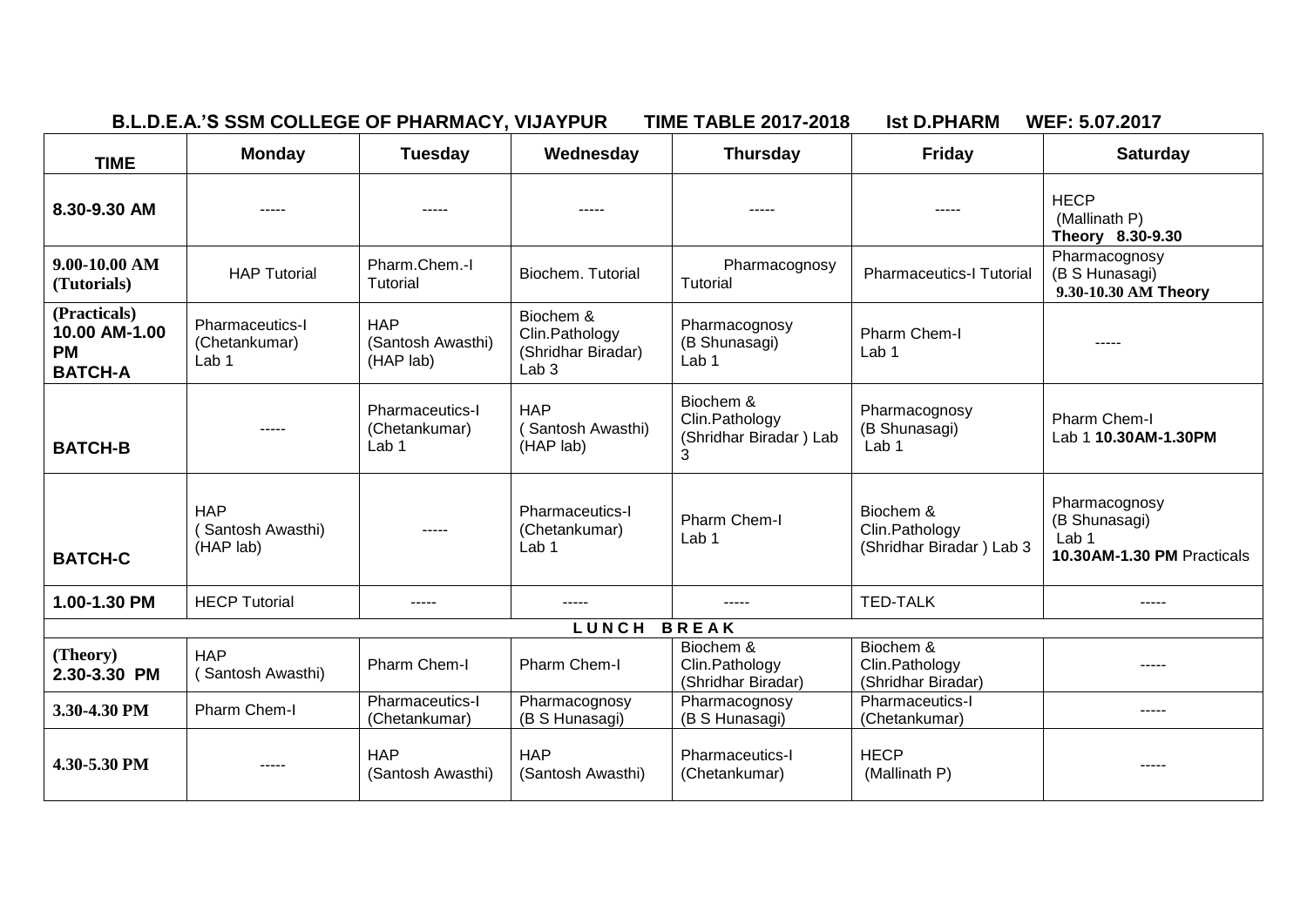| B.L.D.E.A.'S SSM COLLEGE OF PHARMACY, VIJAYPUR TIME TABLE 2017-20 |  |  |
|-------------------------------------------------------------------|--|--|
|-------------------------------------------------------------------|--|--|

**B.L.D.E.A.'S SSM COLLEGE OF PHARMACY, VIJAYPUR** TIME TABLE 2017-2018 IInd D.PHARM WEF: 10.08. 2017

| <b>TIME</b>                                  | <b>Monday</b>                                           | <b>Tuesday</b>                                            | Wednesday                                              | <b>Thursday</b>                                        | <b>Friday</b>                                 | <b>Saturday</b>                                            |
|----------------------------------------------|---------------------------------------------------------|-----------------------------------------------------------|--------------------------------------------------------|--------------------------------------------------------|-----------------------------------------------|------------------------------------------------------------|
| 9.00-10.00 AM<br>(Tutorials)                 | <b>Pharmaceutics II</b><br><b>Tutorial</b>              | <b>HCP Tutorial</b>                                       | Pharmacology<br><b>Tutorial</b>                        | <b>PC-II Tutorial</b>                                  | <b>DSBM</b> Tutorial                          | <b>HCP</b><br>(Prashant Jorapur)<br>8.30AM-9.30AM          |
| <b>Theory</b><br>10.00 to 11.00 AM           | <b>Pharm Juris</b><br><b>Tutorial</b><br>9.30-10.30     | <b>Pharm Chem-II</b><br>(MS Bidari)                       | <b>Pharm Chem-II</b><br>(MS Bidari)                    | <b>Pharm Chem-II</b><br>(MS Bidari)                    | Pharmacology<br>(MS Bidari)                   | <b>Pharm Chem-II</b><br>(MS Bidari)<br>9.30-10.30AM Theory |
| 11.00 AM to<br><b>12.00PM</b>                | <b>HCP</b><br>(Prashant<br>Jorapur)                     | <b>HCP</b><br>(Prashant<br>Jorapur)                       | <b>Pharmaceutics II</b><br>(RG Patil)                  | Pharm.Juris.<br>(Chetankumar)                          | Pharm.Juris.<br>(Chetankumar)                 | <b>Pharmaceutics II</b><br>(RG Patil)<br>10.30-11.30AM     |
| 12.00-1.00 PM                                | <b>DSBM</b><br>(C V Nagathan)                           | <b>DSBM</b><br>C V Nagathan)                              | Pharmacology<br>(MS Bidari)                            | <b>Pharmaceutics II</b><br>(RG Patil)                  | <b>DSBM</b><br>(C V Nagathan)                 | Pharmacology<br>(MS Bidari)<br>11.30-12.30 PM              |
| 1.00-1.30 PM                                 | -----                                                   | -----                                                     | -----                                                  |                                                        | -----                                         | <b>TED-TALK</b>                                            |
|                                              |                                                         |                                                           | <b>LUNCH BREAK</b>                                     |                                                        |                                               |                                                            |
| <b>Practicals</b><br>2.30-5.30 PM<br>Batch A | <b>Pharm Chem-II</b><br>(MS Bidari)<br>Lab <sub>3</sub> | <b>Pharmaceutics-II</b><br>(RG Patil)<br>Lab <sub>1</sub> | -----                                                  | <b>HCP</b><br>(Prashant<br>Jorapur)<br>Analysis Lab IV | Pharmacology<br>(MS Bidari)<br><b>HAP Lab</b> |                                                            |
| <b>Batch B</b>                               | <b>Pharmaceutics-II</b><br>(RG Patil)<br>Lab 1          | <b>Pharm Chem-II</b><br>(MS Bidari)<br>Lab <sub>3</sub>   | <b>HCP</b><br>(Prashant<br>Jorapur)<br>Analysis Lab IV | Pharmacology<br>(MS Bidari)<br>HAP Lab                 | -----                                         |                                                            |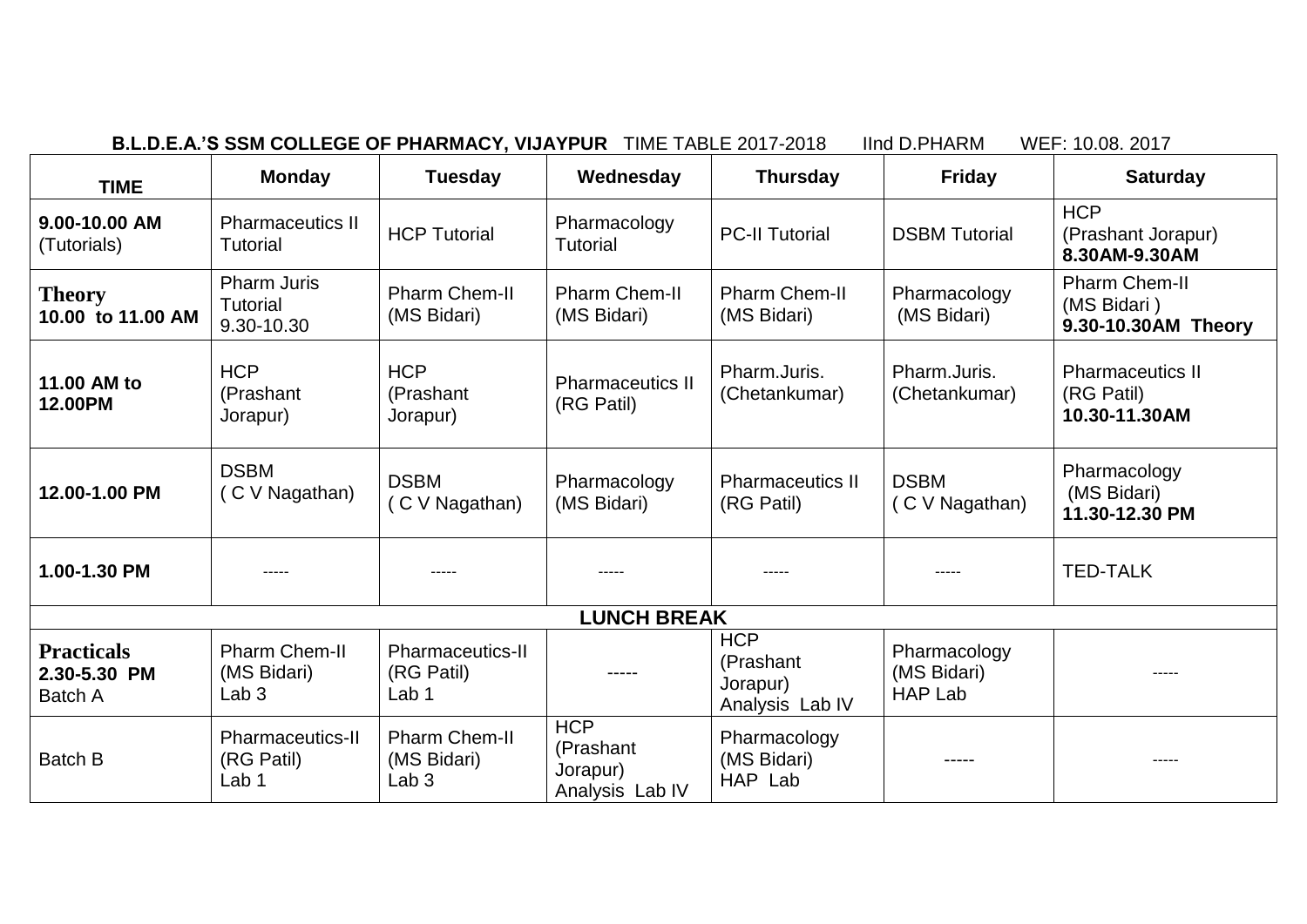# **B.L.D.E.A.'S SSM COLLEGE OF PHARMACY, VIJAYPUR TIME TABLE 2017-2018 Ist PHARM D WEF: 10.08.2017**

| <b>TIME</b>                                              | <b>Monday</b>                                   | <b>Tuesday</b>                                    | Wednesday                                           | <b>Thursday</b>                                 | <b>Friday</b>                                       | <b>Saturday</b>                                                          |
|----------------------------------------------------------|-------------------------------------------------|---------------------------------------------------|-----------------------------------------------------|-------------------------------------------------|-----------------------------------------------------|--------------------------------------------------------------------------|
| 9.00-10.00<br><b>AM</b><br>(Tutorials)                   | Pharm.Inorg.Chem.<br><b>Tutorial</b>            | Pharmaceutics<br>Tutorial                         | Med.Biochem.<br><b>Tutorial</b>                     | <b>HAP Tutorial</b>                             | Pharm.Org.Chem.<br><b>Tutorial</b>                  | Med Biochem<br>(Shripad Potdar)<br>8.30-9.30 AM<br><b>Theory</b>         |
| (Theory)<br>10.00 AM-<br>11.00 AM                        | Pharm<br>Org Chem<br>(R B Kotnal)               | Pharm Org Chem<br>R B Kotnal)                     | Pharm<br>Org Chem<br>(R B Kotnal)                   | Pharm Inorg Chem<br>(S R Karajgi)               | Med Biochem<br>(Shripad Potdar)                     | <b>HAP</b><br>((Nanjappaiah)<br>9.30-10.30 AM<br><b>Theory</b>           |
| 11.00 AM-<br>12.00 PM                                    | <b>Pharmaceutics</b><br>(RG Patil)              | <b>Pharmaceutics</b><br>(RG Patil)                | Biology /<br><b>Mathematics</b>                     | Med Biochem<br>(Shripad Potdar)                 |                                                     | <b>Biology</b><br><b>Practicals</b><br>10.30-1.30 PM<br>Microbiology Lab |
| 12.00-1.00<br><b>PM</b>                                  | <b>HAP</b><br>((Nanjappaiah)<br>(Theory)        | <b>HAP</b><br>(Nanjappaiah)                       | Pharm Inorg Chem<br>(S R Karajgi)                   | Biology/Mathematics                             | Biology/Mathematics                                 |                                                                          |
| $1.00 - 1.30$<br><b>PM</b>                               | <b>TED-TALK</b>                                 | -----                                             | -----                                               | -----                                           | -----                                               | $---$                                                                    |
|                                                          |                                                 |                                                   | <b>LUNCH BREAK</b>                                  |                                                 |                                                     |                                                                          |
| (Practicals)<br>2.30-5.30<br><b>PM</b><br><b>Batch A</b> | Pham.Inorg.Chem<br>(S R Karajgi)<br>Chem. Lab 1 | <b>HAP</b><br>(Nanjappaiah)<br><b>HAP Lab</b>     | Pharm.Org.Chem.<br>(R B Kotanl)<br>Lab <sub>2</sub> | Med Biochem<br>(Shripad Potdar)<br>(Chem.Lab 3) | Pharmaceutics<br>(RG Patil)<br>Lab <sub>1</sub>     |                                                                          |
| <b>Batch B</b>                                           | <b>HAP</b><br>(Nanjappaiah)<br><b>HAP Lab</b>   | Pham.Inorg.Chem<br>(S R Karajgi)<br>Ceutics Lab 2 | Med Biochem<br>(Shripad Potdar)<br>(Chem.Lab 3)     | <b>Pharmaceutics</b><br>(RG Patil) Chem.Lab 2   | Pharm.Org.Chem.<br>(R B Kotanl)<br>Lab <sub>2</sub> |                                                                          |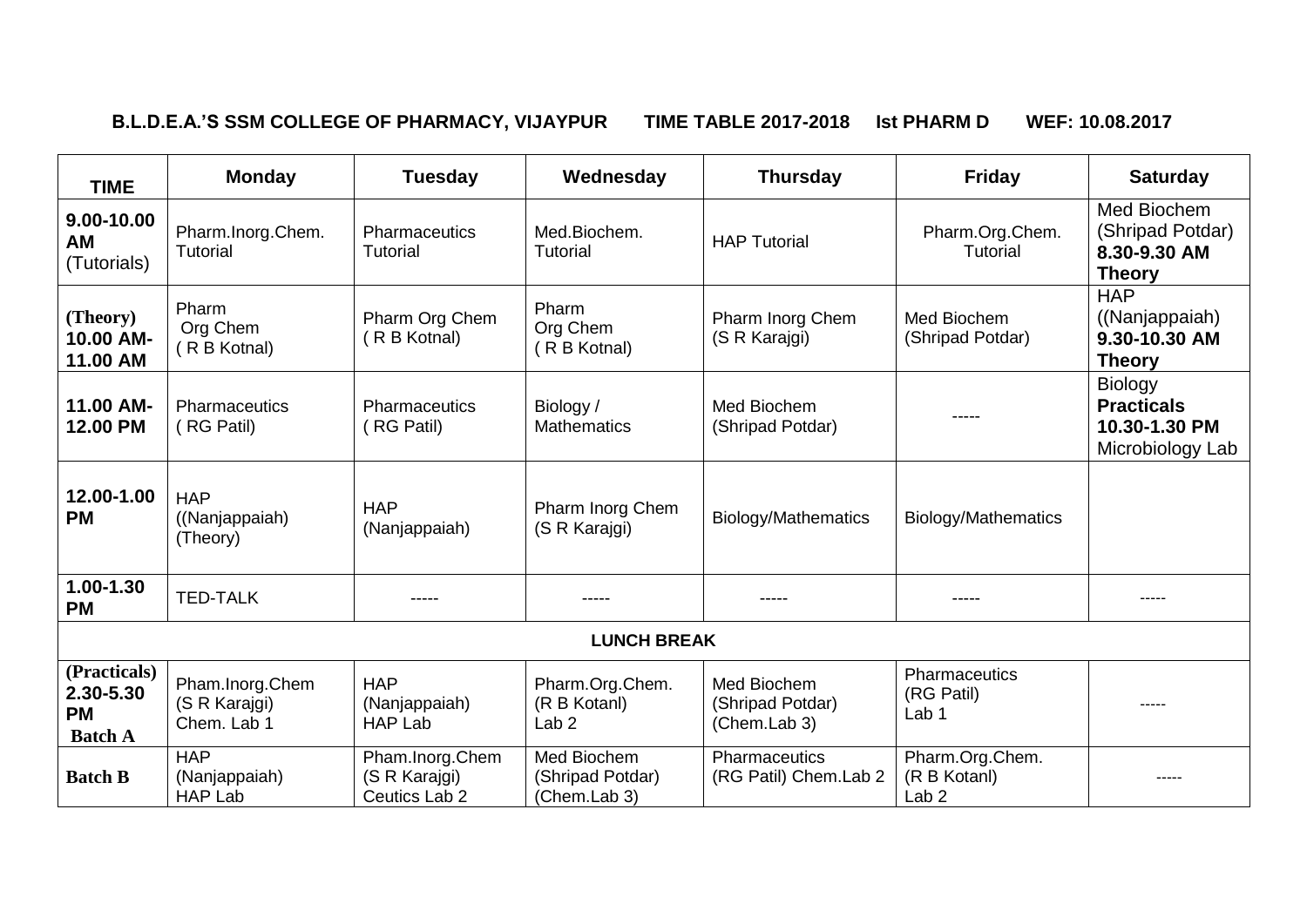| lind PHARM D<br>WEF: 10.08.2017<br>B.L.D.E.A.'S SSM COLLEGE OF PHARMACY, VIJAYPUR TIME TABLE 2017-2018 |                                                         |                                                                                     |                                                         |                                                         |                                                                     |                                                                                              |  |
|--------------------------------------------------------------------------------------------------------|---------------------------------------------------------|-------------------------------------------------------------------------------------|---------------------------------------------------------|---------------------------------------------------------|---------------------------------------------------------------------|----------------------------------------------------------------------------------------------|--|
| <b>TIME</b>                                                                                            | <b>Monday</b>                                           | <b>Tuesday</b>                                                                      | Wednesday                                               | <b>Thursday</b>                                         | Friday                                                              | <b>Saturday</b>                                                                              |  |
| (Practicals)<br>10.00 AM - 1.00 PM                                                                     | Pharmacognosy &<br>Phytochem. Tutorial<br>9.00-10.00 AM | Hospital                                                                            | Hospital                                                | Pharmacology<br>Tutorial<br>9.00-10.00 AM               | Microbiology<br>(E.N.Gaviraj)<br><b>Practicals</b><br>Cognosy Lab 2 | Pharmacology-I<br>(Pradeepthi)<br>9.30-10.30                                                 |  |
| <b>Theory</b><br>10.00-11.00 AM                                                                        | Pharmacognosy &<br>Phytochem<br>(C V Nagathan)          | Pharmacognosy &<br>Phytochem<br>(C V Nagathan)                                      | Hospital                                                | Hospital                                                |                                                                     | Pharmacognosy &<br>Phytochem<br>(C V Nagathan)<br><b>Practicals Lab 2</b><br>10.30AM -1.30PM |  |
| 11.00-12.00 AM                                                                                         | Community<br>Pharmacy<br>(Mallinath P.)                 | Pathophysiology<br>(Sunanda Nandikol)                                               | <b>Community Pharmacy</b><br>(Mallinath P.)             | Pharmacology-I<br>(Pradeepthi)                          |                                                                     |                                                                                              |  |
| 12.00 -1.00 PM                                                                                         | Pharmaco<br>Therapeutics-I<br>Tutorial                  | Pharmaco Therapeutics-<br>(S Z Inamdar)<br>(Theory)                                 | Pharmaco<br>Therapeutics-I<br>(S Z Inamdar)<br>(Theory) |                                                         |                                                                     |                                                                                              |  |
| 1.00-1.30 PM                                                                                           | Pathopysiology<br>Tutorial<br>1.00-2.00                 | <b>TED-TALK</b>                                                                     |                                                         | Microbiology<br>Tutorial                                |                                                                     |                                                                                              |  |
|                                                                                                        |                                                         |                                                                                     | <b>LUNCH BREAK</b>                                      |                                                         |                                                                     |                                                                                              |  |
| <b>Theory</b><br>2.30 to 3.30 PM                                                                       | Pharmacology-I<br>(Pradeepthi)                          |                                                                                     | Hospital                                                | Hospital                                                | Pathophysiology<br>Tutorial                                         | $- - - - -$                                                                                  |  |
| 3.30 to 4.30 PM                                                                                        | Pathophysiology<br>(Sunanda Nandikol)                   | Therapeutics-I<br>(S Z Inamdar)<br><b>Practicals</b><br>3.30 to 6.30 PM<br>Hospital | Pathophysiology<br>(Sunanda Nandikol)                   | Pharmaco<br>Therapeutics-I<br>(S Z Inamdar)<br>(Theory) | Community<br><b>Pharmacy Tutorial</b>                               | $- - - - -$                                                                                  |  |
| 4.30 to 5.30 PM                                                                                        | Pharmaceutical<br>Mirobiology<br>(E N Gaviraj)          |                                                                                     | Pharmaceutical<br>Mirobiology<br>(E N Gaviraj)          | Pharmaceutical<br>Mirobiology<br>(E N Gaviraj)          | Pharmacognosy &<br>Phytochem<br>(C V Nagathan)                      | -----                                                                                        |  |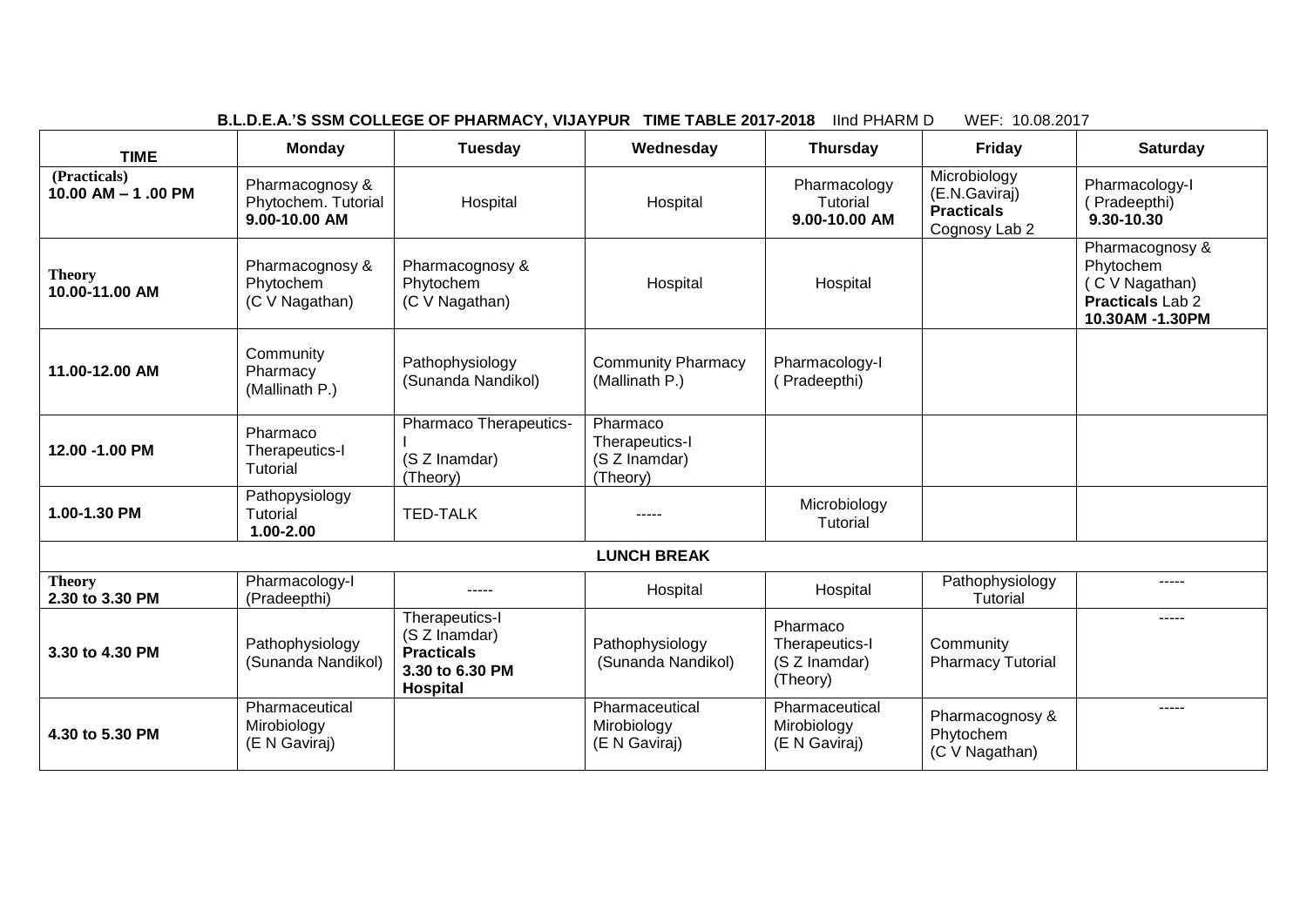| <b>TIME</b>                                           | <b>Monday</b>                                                         | <b>Tuesday</b>                                                              | Wednesday                                              | <b>Thursday</b>                                                             | <b>Friday</b>                                              | <b>Saturday</b>                                                           |
|-------------------------------------------------------|-----------------------------------------------------------------------|-----------------------------------------------------------------------------|--------------------------------------------------------|-----------------------------------------------------------------------------|------------------------------------------------------------|---------------------------------------------------------------------------|
| <b>Theory/Tutorial</b>                                |                                                                       | <b>Pharm Analysis</b><br>Tutorial<br>8.30-9.30 AM                           |                                                        |                                                                             | <b>Medicinal Chemistry</b><br><b>Tutorial 8.30-9.30 AM</b> | Pharmaco<br>Therapeutics-II<br>Tutorial                                   |
| $9.30 - 10.30$ AM                                     | <b>Pharm Juris Tutorial</b>                                           | Pharm.Analysis<br>(SP Potdar)                                               | Pharm.Analysis<br>(SP Potdar)                          | Pharm.Juris<br><b>Theory</b><br>(H Shivakumar)                              | Pharm.Juris<br><b>Theory</b><br>(H Shivakumar)             | Med. Chemistry<br>(B Shivkumar)<br>9.30-10.30AM<br><b>Theory</b>          |
| <b>Practicals</b><br>$10.30$ AM $- 1.30$<br><b>PM</b> | Pharm.Analysis<br>(Shripad Potdar)<br>Chemistry lab 3<br>(Practicals) | Pharmaco<br>Therapeutics-II<br>(V P Patil)<br><b>Practicals</b><br>Hospital | Pharmacology-II<br>(VP Patil) Practicals<br>Cology Lab | Pharm.<br>Formulations<br>(C C Patil)<br>Ceutics Lab 2<br><b>Practicals</b> | Pharmaco<br>Therapeutics-II<br>Tutorial                    | Med.Chemistry<br><b>Practicals</b><br>(B Shivkumar) Lab2<br>10.30 -1.30PM |
| 1.00-1.30 PM                                          |                                                                       |                                                                             | <b>TED-TALK</b>                                        |                                                                             | -----                                                      |                                                                           |
|                                                       |                                                                       |                                                                             | <b>LUNCH BREAK</b>                                     |                                                                             |                                                            |                                                                           |
| <b>Theory</b><br>2.30 to 3.30 PM                      | Pharm.Analysis<br>(SP Potdar)                                         | Pharmaco<br>Therapeutics-II<br>(V P Patil)                                  | <b>Pharm.Formulations</b><br><b>Tutorial</b>           | Pharmaco<br>Therapeutics-II<br>(H Shivakumar)                               | Pharmacolgy-II<br>(V P Patil)                              | -----                                                                     |
| 3.30 to 4.30 PM                                       | Med. Chemistry<br>(B Shivkumar)                                       | Med. Chemistry<br>(B Shivkumar)                                             | Pharmaco<br>Therapeutics-II<br>(V P Patil)             |                                                                             |                                                            | -----                                                                     |
| 4.30 to 5.30 PM                                       | Pharmacolgy-II<br>(V P Patil)                                         | Pharm.<br><b>Formulations</b><br>(C C Patil)                                | Pharm.<br>Formulations<br>(C C Patil)                  | Pharmacolgy-II<br>(V P Patil)                                               | Pharmacology<br>Tutorial                                   |                                                                           |

# **B.L.D.E.A.'S SSM COLLEGE OF PHARMACY, VIJAYPUR TIME TABLE 2017-2018 IIIrd PHARM D WEF: 10.08.2017**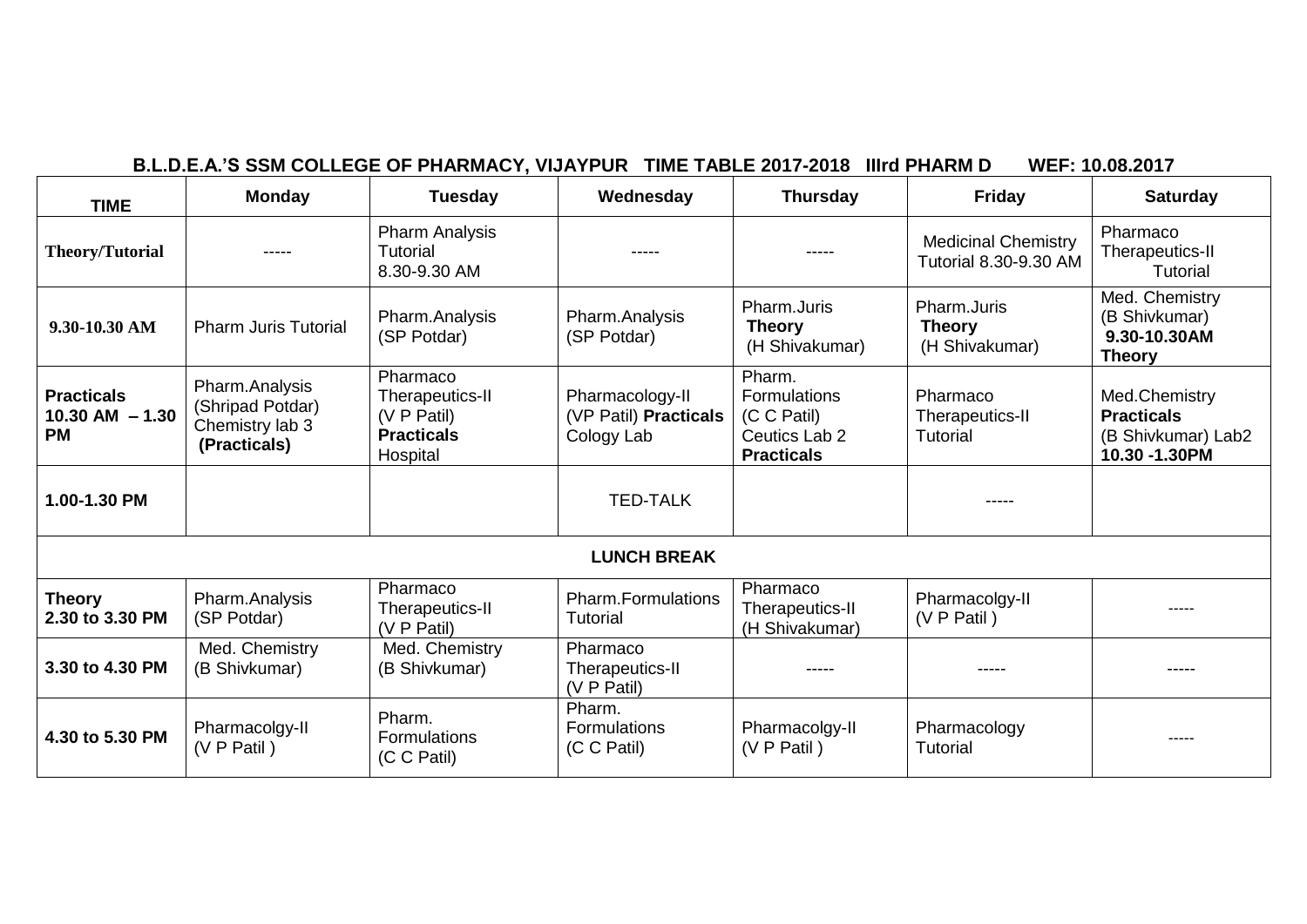B.L.D.E.A.'S SSM COLLEGE OF PHARMACY, VIJAYPUR TIME TABLE 2017-2018 IVth PHARM D WEF: 10.08.2017

 $\Gamma$ 

 $\overline{\phantom{0}}$ 

| <b>TIME</b>               | Monday                                                                               | Tuesday                                                             | Wednesday                                                                             | <b>Thursday</b>                                                               | Friday                                                                                       | <b>Saturday</b>                                                |
|---------------------------|--------------------------------------------------------------------------------------|---------------------------------------------------------------------|---------------------------------------------------------------------------------------|-------------------------------------------------------------------------------|----------------------------------------------------------------------------------------------|----------------------------------------------------------------|
| 9.00-12.00 AM             | <b>Clinical Toxicology</b><br>Tutorial 9.30-<br>10.30/Ward rounds                    | <b>Therapeutics-II Tutorial</b><br>9.30-10.30/Ward<br>rounds        | <b>Ward Rounds</b>                                                                    | <b>Ward Rounds</b>                                                            | <b>Clinical Pharmacy</b><br>Tutorial<br>9.30-10.30/ Ward<br>Rounds                           | <b>Hospital Pharmacy</b><br>Tutorial 8.30-9.30/<br>Ward rounds |
| (Theory)<br>12.00-1.00 PM | Pharmaco<br>Therapeutics-III<br>(SM Biradar)<br>(Theory)                             | Pharmaco<br>Therapeutics-III<br>(SM Biradar)<br>(Theory) 12.30-1.30 | <b>Hospital Pharmacy</b><br>(Vinod Reddy)                                             | Pharmaco<br>Therapeutics-III<br>(SM Biradar)<br>(Theory)                      | <b>Pharmako Therapeutics</b><br><b>III Tutorial</b>                                          | <b>Biostatistics</b><br>(SS Biradar) (Theory)                  |
| 1.00-2.00 PM              | Biopharmacetuics<br>Tutorial<br>(A B Walikar)                                        | <b>Hospital Pharmacy</b><br>(Vinod Reddy) Theory                    | <b>TED-TALK</b>                                                                       | <b>Clinical Pharmacy</b><br>(S Z Inamdar) Theory                              | <b>Clinical Toxicology</b><br>(Sunanda Nandikol)<br>Theory                                   | <b>Clinical Toxicology</b><br>(Sunanda Nandolp;)<br>Theory     |
|                           |                                                                                      |                                                                     | <b>LUNCH BREAK</b>                                                                    |                                                                               |                                                                                              |                                                                |
| 2.30-3.30 PM              | <b>Clinical Pharmacy</b><br>(S Z Inamdar) Theory                                     | <b>Clinical Pharmacy</b><br>(S Z Inamdar) Theory                    | <b>Biopharmaceutics Theory</b><br>(Arun Walikar)                                      | Biopharmaceutics<br><b>Theory</b><br>(Arun Walikar)                           | Biopharmaceutics<br><b>Theory</b><br>(Arun Walikar)                                          | -----                                                          |
| 3.30-4.30 PM              | <b>Clinical Pharmacy</b><br>(S Z Inamdar)<br><b>Practicals</b><br>Hospital 3.30-6.30 | <b>Biostatistics</b><br>(SS Biradar) (Theory)                       | Biopharmaceutics<br><b>Practicals</b><br>3.30-6.30<br>Ceutics Lab 1<br>(Arun Walikar) | Pharmaco<br>Therapeutics-III<br>(SM Biradar) Practicals<br>Hospital 3.30-6.30 | <b>Hospital Pharmacy</b><br><b>Practicals</b><br>(Vinod Reddy)<br>3.30-6.30<br>Cognosy lab 3 |                                                                |
| 4.30-5.30 PM              |                                                                                      | <b>Biostatistics Tutorial</b>                                       |                                                                                       |                                                                               |                                                                                              | -----                                                          |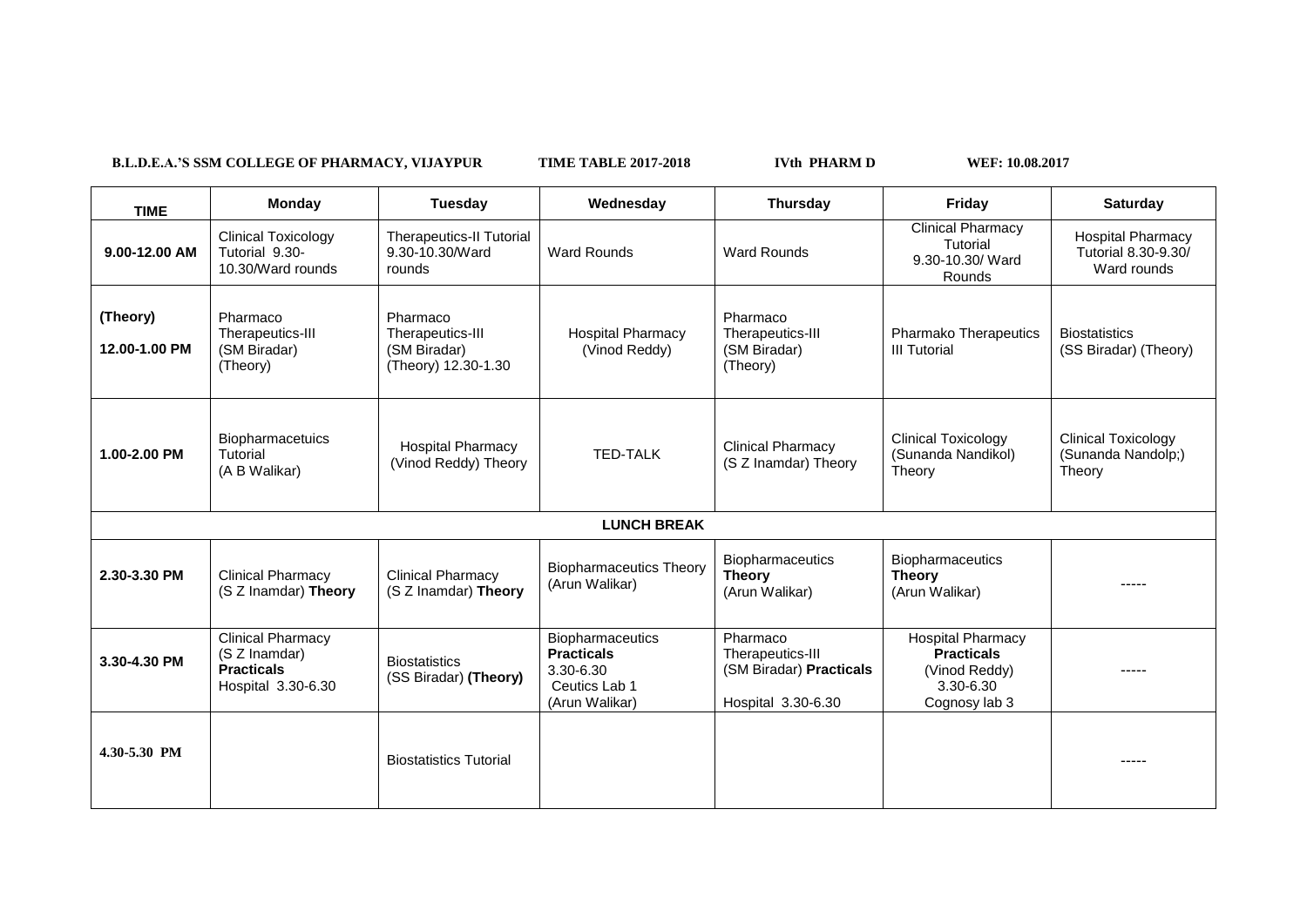# **B.L.D.E.A.'S SSM COLLEGE OF PHARMACY, VIJAYPUR TIME TABLE 2017-2018 Vth PHARM D** WEF: **010.08.2017**

| <b>TIME</b>                             | <b>Monday</b>                       | <b>Tuesday</b>                                          | Wednesday                                                       | <b>Thursday</b>                                    | <b>Friday</b>                                              | <b>Saturday</b>                                            |
|-----------------------------------------|-------------------------------------|---------------------------------------------------------|-----------------------------------------------------------------|----------------------------------------------------|------------------------------------------------------------|------------------------------------------------------------|
| $9.00 -$<br>12.00                       | Ward rounds                         | Ward rounds                                             | Ward rounds                                                     | Ward rounds                                        | Ward rounds                                                | Ward rounds                                                |
| (Theory)<br>$12.00 -$<br><b>1.00 PM</b> | -----                               |                                                         | -----                                                           | <b>Clinical Research</b><br>Theory<br>(SR Awasthi) | <b>Clinical Research</b><br>Theory<br>(SR Awasthi)         | Clinical<br>Research<br>Theory<br>(SR Awasthi)             |
| 1.00 to<br><b>2.00 PM</b>               | -----                               |                                                         |                                                                 | <b>TED-TALK</b>                                    | -----                                                      | Pharmaco<br>epidemiology<br>(S Z Inamdar)<br><b>Theory</b> |
|                                         |                                     |                                                         | <b>LUNCH BREAK</b>                                              |                                                    |                                                            |                                                            |
| 2.30-3.30<br><b>PM</b>                  | Clerckship<br>(S M Biradar)         | Clinical<br>Pharmaco<br>KineticsTheory<br>(Mallinath P) | Clinical<br>Pharmaco<br><b>KineticsTheory</b><br>(Mallinath P.) | Hospital                                           | Pharmaco<br>epidemiology<br>(S Z Inamdar)<br><b>Theory</b> |                                                            |
| 3.30-4.30<br><b>PM</b>                  | Pharmacokinetics<br><b>Tutorial</b> | Hospital                                                | Hospital                                                        | Hospital                                           | Pharmacoepidemiology<br><b>Tutorial</b>                    | -----                                                      |
| 4.30-5.30<br><b>PM</b>                  | Hospital                            | Hospital                                                | Pharmaco<br>epidemiology<br>(S Z Inamdar)<br><b>Theory</b>      | <b>Clinical Research</b><br><b>Tutorial</b>        | Hospital                                                   |                                                            |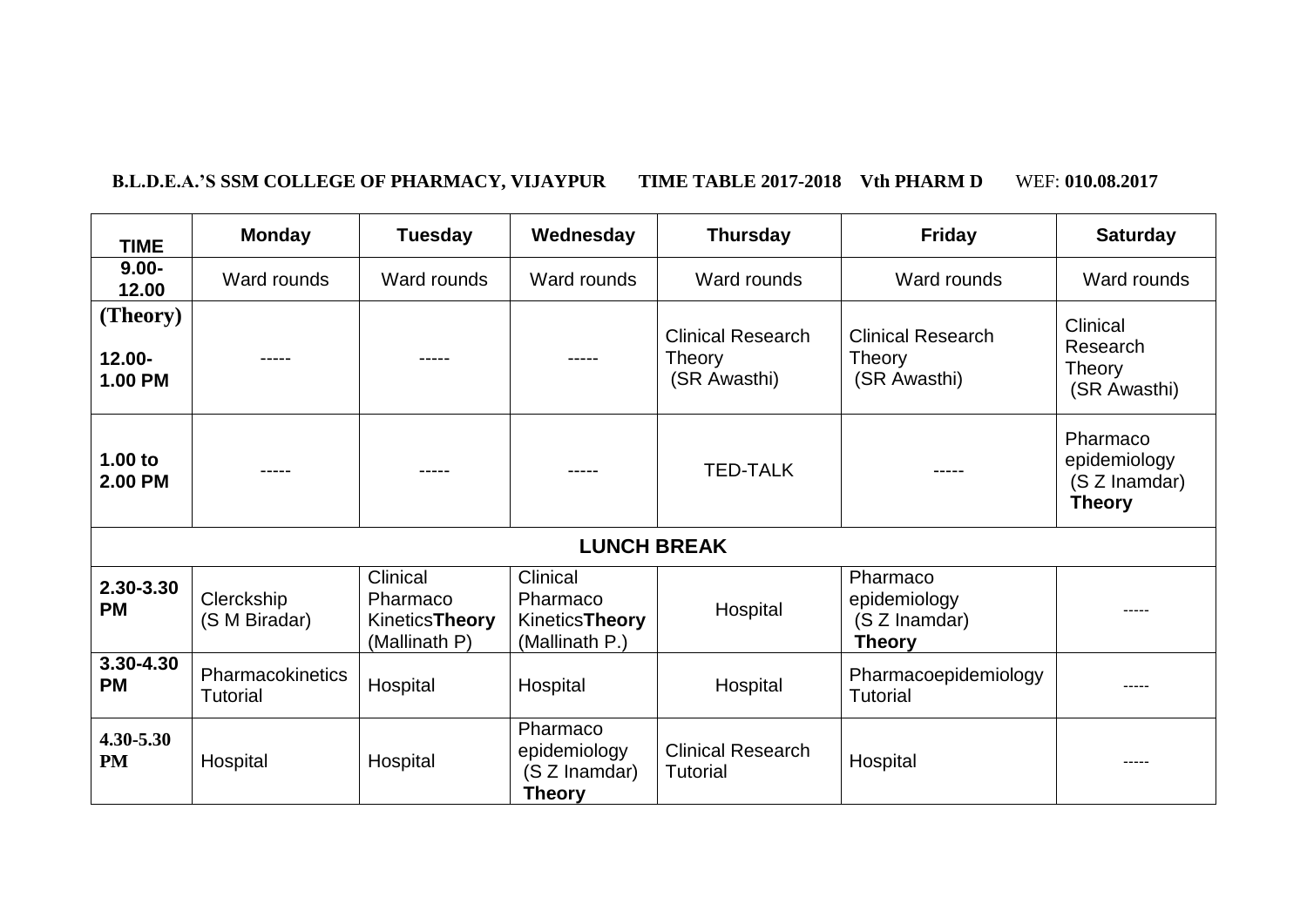| B.L.D.E.A.'S SSM COLLEGE OF PHARMACY, VIJAYPUR TIME TABLE |  | 2017-2018 B.PHARM I <sup>st</sup> SEM |  |  |
|-----------------------------------------------------------|--|---------------------------------------|--|--|
|-----------------------------------------------------------|--|---------------------------------------|--|--|

**WEF: 01.08. 2017** 

| <b>TIME</b>                                                 | Monday                                                  | <b>Tuesday</b>                                       | Wednesday                                               | <b>Thursday</b>                                            | <b>Friday</b>                                       | <b>Saturday</b>                                                               |  |
|-------------------------------------------------------------|---------------------------------------------------------|------------------------------------------------------|---------------------------------------------------------|------------------------------------------------------------|-----------------------------------------------------|-------------------------------------------------------------------------------|--|
| 9.00-10.00 AM<br>(Tutorials)                                | Pharm.Inorg.Chem.<br>Tutorial                           | Pharm.Analysis<br><b>Tutorial</b>                    | -----                                                   | <b>HAP</b> Tutorial                                        | <b>Pharmaceutics Tutorial</b>                       | Pharmaceutics<br>(Arun Walikar) Theory<br>8.30-9.30                           |  |
| 10.00 AM - 1.00<br><b>PM</b> (Practicals)<br><b>BATCH-A</b> | Pharm.Analysis<br>(S.R.Karajgi)<br>Lab 1                | Communication<br>Skills Lab<br>10.30 AM-12.30 PM     | Pharm.Inorg.Chem<br>(Mrs Channamma)<br>Cognosy lab 1    | <b>Pharmaceutics</b><br>(Arun Walikar)<br>Lab <sub>2</sub> | <b>HAP</b><br>(Nanjappaiah)<br>HAP Lab              |                                                                               |  |
| <b>BATCH-B</b>                                              | Pharm.Inorg.Chem<br>(Mrs Channamma)<br>Cognosy lab 1    | Pharm.Analysis<br>(S.R.Karajgi)<br>Lab <sub>1</sub>  | <b>Communication Skills</b><br>Lab<br>10.30 AM-12.30 PM |                                                            | Pharmaceutics<br>(Arun Walikar)<br>Lab <sub>2</sub> | <b>HAP</b><br>(Nanjappaiah)<br>HAP Lab<br>10.30AM-1.30PM                      |  |
| <b>BATCH-C</b>                                              | <b>Communication Skills</b><br>Lab<br>10.30 AM-12.30 PM | Pharm.Inorg.Chem<br>(Mrs Channamma)<br>Cognosy lab 1 | Pharm.Analysis<br>(SR Karajig)<br>Lab <sub>2</sub>      | <b>HAP</b><br>(Nanjappaiah)<br>HAP Lab                     | -----                                               | Pharmaceutics<br>(Arun Walikar) Batch B<br>Lab <sub>2</sub><br>10.00AM-1.00PM |  |
| 1.00-1.30 PM                                                | <b>TED-TALK</b>                                         |                                                      |                                                         |                                                            | -----                                               |                                                                               |  |
| <b>LUNCH BREAK</b>                                          |                                                         |                                                      |                                                         |                                                            |                                                     |                                                                               |  |
| (Theory)<br>2.30-3.30 PM                                    | Pharmaceutics<br>(Arun Walikar)                         | <b>Pharmaceutics</b><br>(Arun Walikar)               | Pharm Inorg Chem<br>(Mrs Channamma)                     | Pharm Inorg Chem<br>(Mrs Channamma)                        | Pharm Inorg Chem<br>(Mrs Channamma)                 | <b>Communication Skills</b>                                                   |  |
| 3.30-4.30 PM                                                | Mathematics/Biology                                     | Mathematics/Biology                                  | <b>Pharm Analysis</b><br>(S.M.Metri)                    | <b>Pharm Analysis</b><br>(S.R.Karajgi)                     | Pharm. Analysis<br>(S.R.Karajgi)                    | <b>Communication Skills</b>                                                   |  |
| 4.30-5.30 PM                                                |                                                         |                                                      | <b>HAP</b><br>(Nanjappaiah)                             | <b>HAP</b><br>(Nanjappaiah)                                | <b>HAP</b><br>(Nanjappaiah)                         |                                                                               |  |